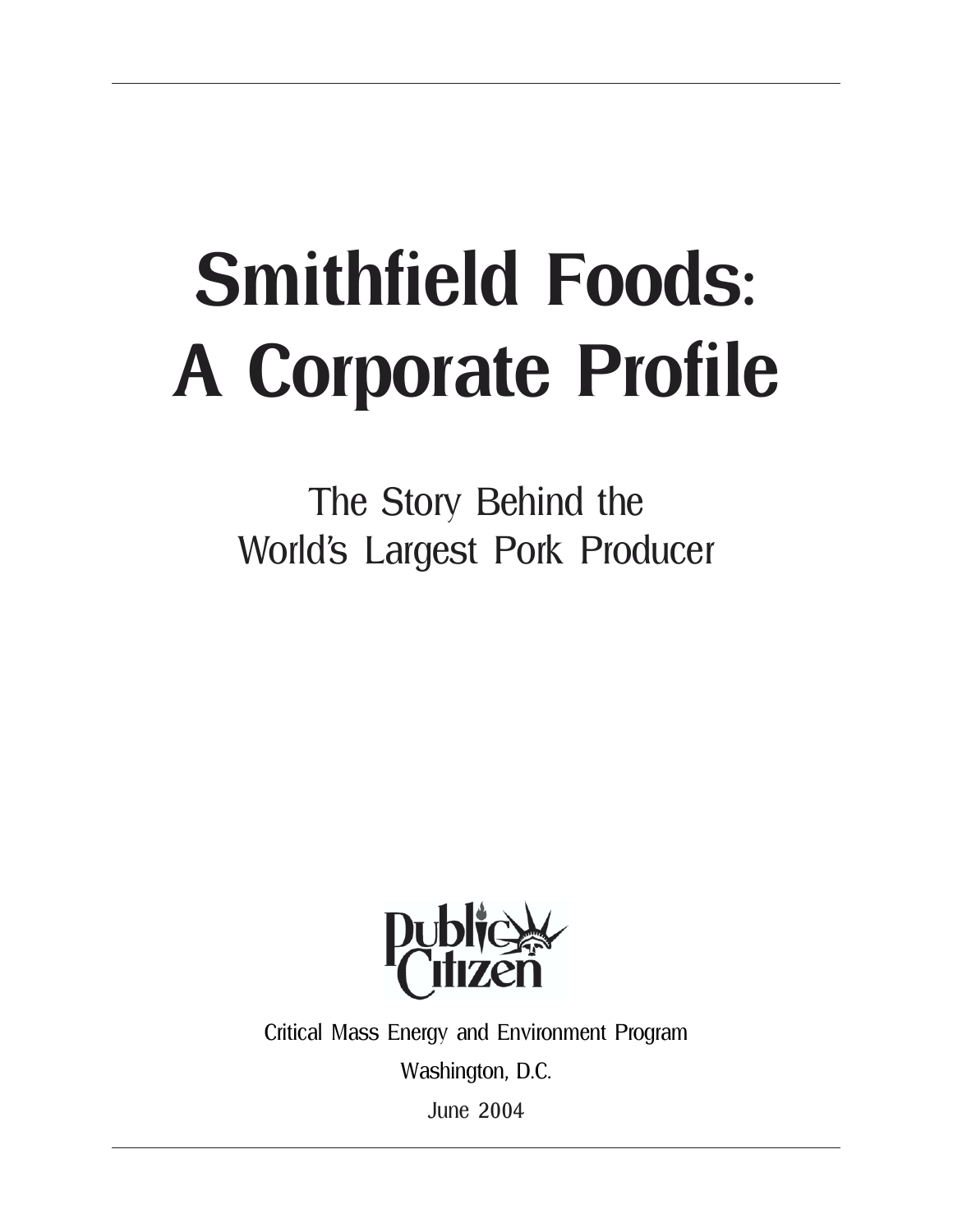## Smithfield Foods: A Corporate Profile

The Story Behind the World's Largest Pork Producer



Critical Mass Energy and Environment Program Washington D.C. June 2004

This document can be viewed or downloaded at www.citizen.org/cmep

#### **Public Citizen**

215 Pennsylvania Ave., S.E. Washington, D.C. 20003 USA tel: (202) 546-4996 fax: (202) 547-7392 cmep@citizen.org www.citizen.org/cmep

© 2004 Public Citizen. All rights reserved.

Public Citizen, founded by Ralph Nader, is a non-profit research, lobbying and litigation organization based in Washington, D.C. Public Citizen advocates for consumer protection and for government and corporate accountability, and is supported by more than 150,000 members throughout the United States.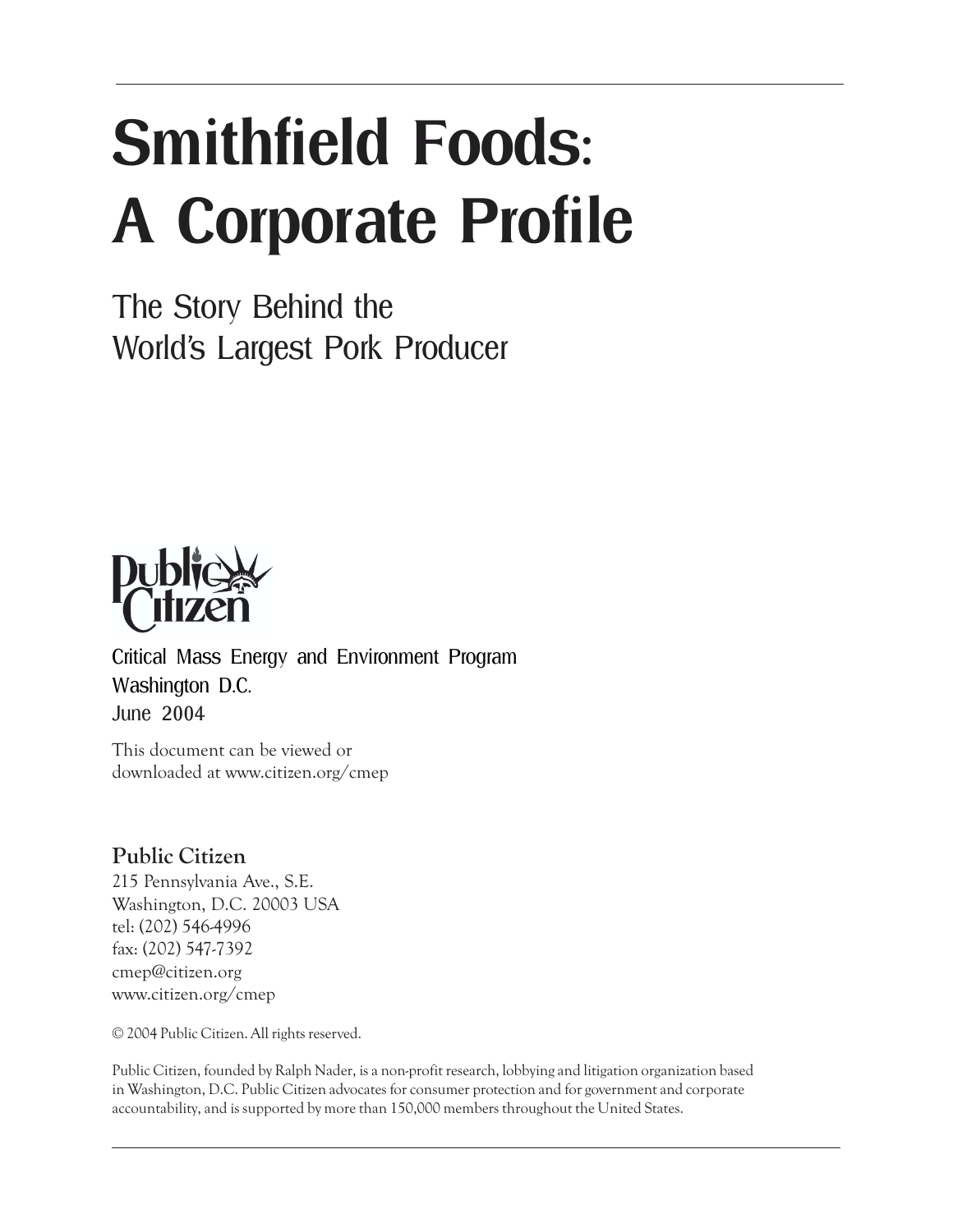### Smithfield Foods: A Corporate Profile

When it's not violating U.S. water pollution and labor laws, Smithfield Foods, Inc. is gulping up its American and foreign competitors in the meat packing industry. Not content with being the world's largest pig producer and seller of processed pork, Smithfield, as one newspaper described it, is the company that "still wants to be the biggest hog at the trough. $"$ <sup>1</sup>

In the meantime, as its hunger to absorb smaller pork and other meat companies around the world continues, Smithfield has been charged with violating federal anti-trust laws over a four-year period.2

But to Smithfield executives, the company's strategy of buying out vulnerable companies is simply taking a sow's ear and making a nice silk purse. "Opportunistic acquisitions...are fundamentally part of how we do business," Smithfield President and CEO C. Larry Pope recently told stock market analysts. "We buy them at the right price. We know how to integrate them into our organization. That integration does not include gutting the new purchases."<sup>3</sup>

Tell that to the people who owned Pennexx Foods, Inc., once a leading meat processor in Pennsylvania that entered into a joint venture with Smithfield, only to see its meat plant seized by Smithfield when it got into financial trouble in 2003.

Pennexx was founded in 1999 and quickly became a leading meat provider – and Smithfield competitor – to supermarkets in the northeastern United States. Its deal in 2001 to borrow money from Smithfield to expand its Philadelphia beef processing plant

would be Pennexx's undoing. In 2002, the company suffered a net loss due to expenses from its planned new, 145,000 square-foot plant.4

Smithfield, in the position to seize Pennexx because the company had failed to meet a minimum net worth requirement in the loan contract, agreed to hold off.5 But that didn't last long. On June 11, 2003, Pennexx, with foreclosure by Smithfield only days away, surrendered the deed to the plant to Smithfield, which then sold Pennexx's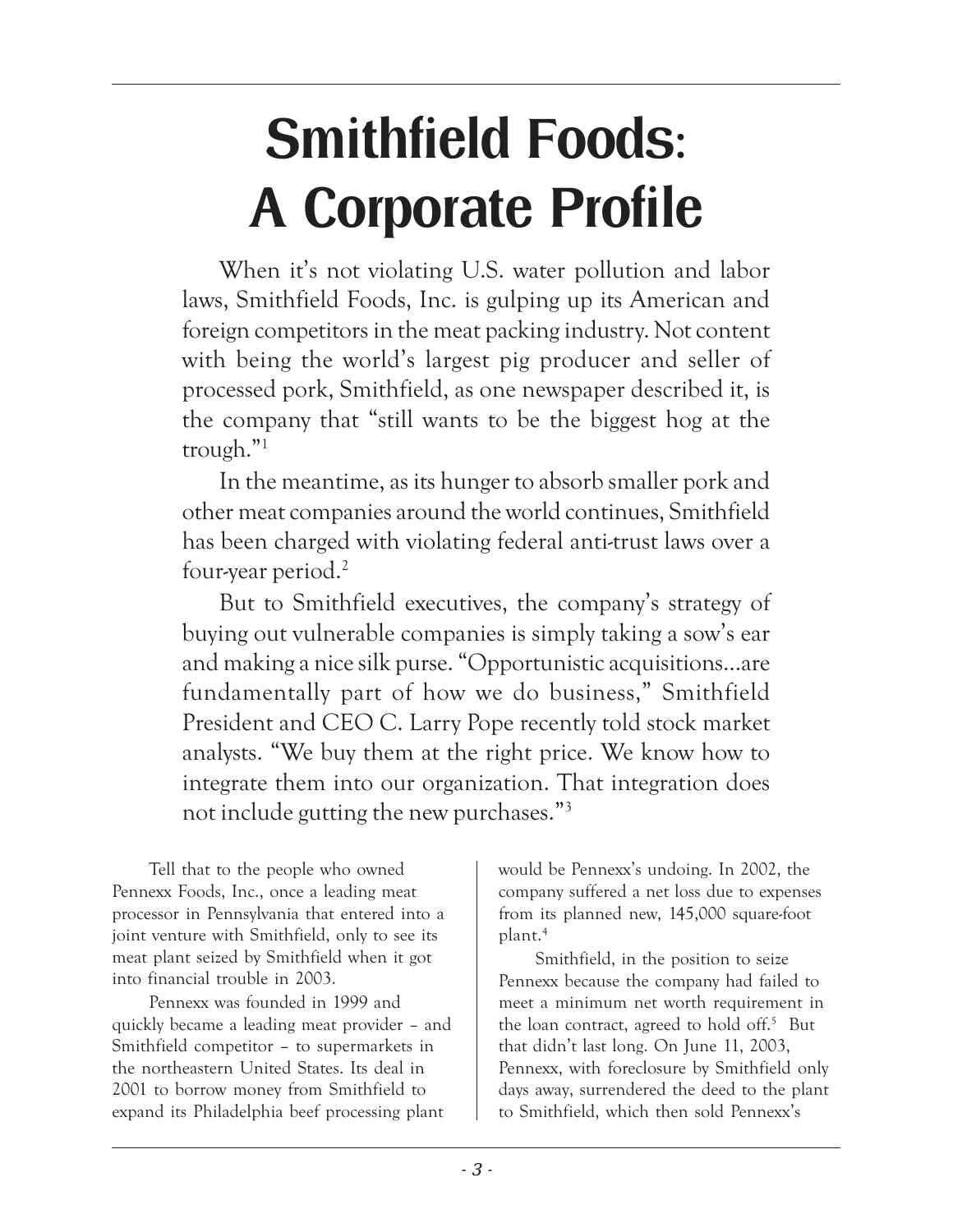assets to itself.<sup>6</sup>

Rendered a penny stock with no property or assets, Pennexx filed suit against Smithfield in December 2003, seeking \$226 million in damages.7 In the suit, Pennexx alleged that after first loaning the company \$6 million in 2001, Smithfield engaged in a "predatory strategy" to take over Pennexx. Smithfield's scheme, Pennexx charged, involved delivering less meat than Pennexx ordered, charging higher prices to Pennexx than other Smithfield customers and allowing operating problems to develop in Pennexx's meat packing plant.<sup>8</sup>

Smithfield had taken over Pennexx's assets for a song  $-$  for only the \$13 million that Pennexx had borrowed over two years. Maurice Mitts, one of Pennexx's attorneys, told the *Philadelphia Inquirer* that Smithfield "eliminated a

competitor for a fraction of the value of the company."9

Pennexx serves as the perfect example of Smithfield's carnivorous corporate policy of taking over competing companies to eliminate competition – from North America and South America to Europe and Asia – in the multi-billion-dollar global processed meat market.

#### A History of Buying Weak Competitors

If left to its devices, Smithfield would become the world's *only* provider of "packaged animal protein." That appears to be the motivation of Smithfield Chairman Joseph W. Luter III, whose father started the family's ham curing business in Smithfield, Virginia, in 1936.

After his father died in 1966 during

Luter's senior year in college, the younger Luter took over the company. He then sold the firm in 1969 and opened a ski resort in Virginia.10 When the company was failing in the mid-1970s, the younger Luter, lured back by management, seized the opportunity to buy out other investors' shares for a fraction of their worth – according to one analyst, just 10 cents on the dollar. He cut costs by firing managers and embarked on a growth plan centered on buying up other meat companies.

His big break came in 1981, when he snatched up a top but troubled competitor, Gwaltney Packing, for only 35 cents on the

dollar. Luter also swooped in and got other meat packers, like Hancock's Country Hams. By 1987, Smithfield was raising and slaughtering pigs and processing the meat - into hot dogs, bacon, sausage and cold cuts for wholesale and retail

Smithfield, a company fined \$12.6 million for violating federal pollution standards, is known for gobbling up competitors even as it faces anti-trust action by the U.S. Department of Justice.

markets.<sup>11</sup>

Luter's blueprint for success was clear acquire competing pork companies in order to buy more. Luter told a news reporter in 2001 that he focuses on the future, leaving the operational stuff to underlings. "It's more fun building a business than running a business," he said.<sup>12</sup>

In 1998, Smithfield branched out to buy companies outside the United States. From 1999 to 2003, when its sales reached \$8 billion, Smithfield spent more than \$1 billion to buy all or portions of 17 companies. It now owns or holds significant interests in meat companies in Poland, Spain, France, China, Brazil, Mexico and Great Britain.<sup>13</sup> In May 2004, Smithfield was said to be interested in buying Pick, a meat-processing firm in Hungary.<sup>14</sup> As of 2003, Smithfield's foreign sales totaled \$1.3 billion.<sup>15</sup>

Smithfield easily takes the biggest bite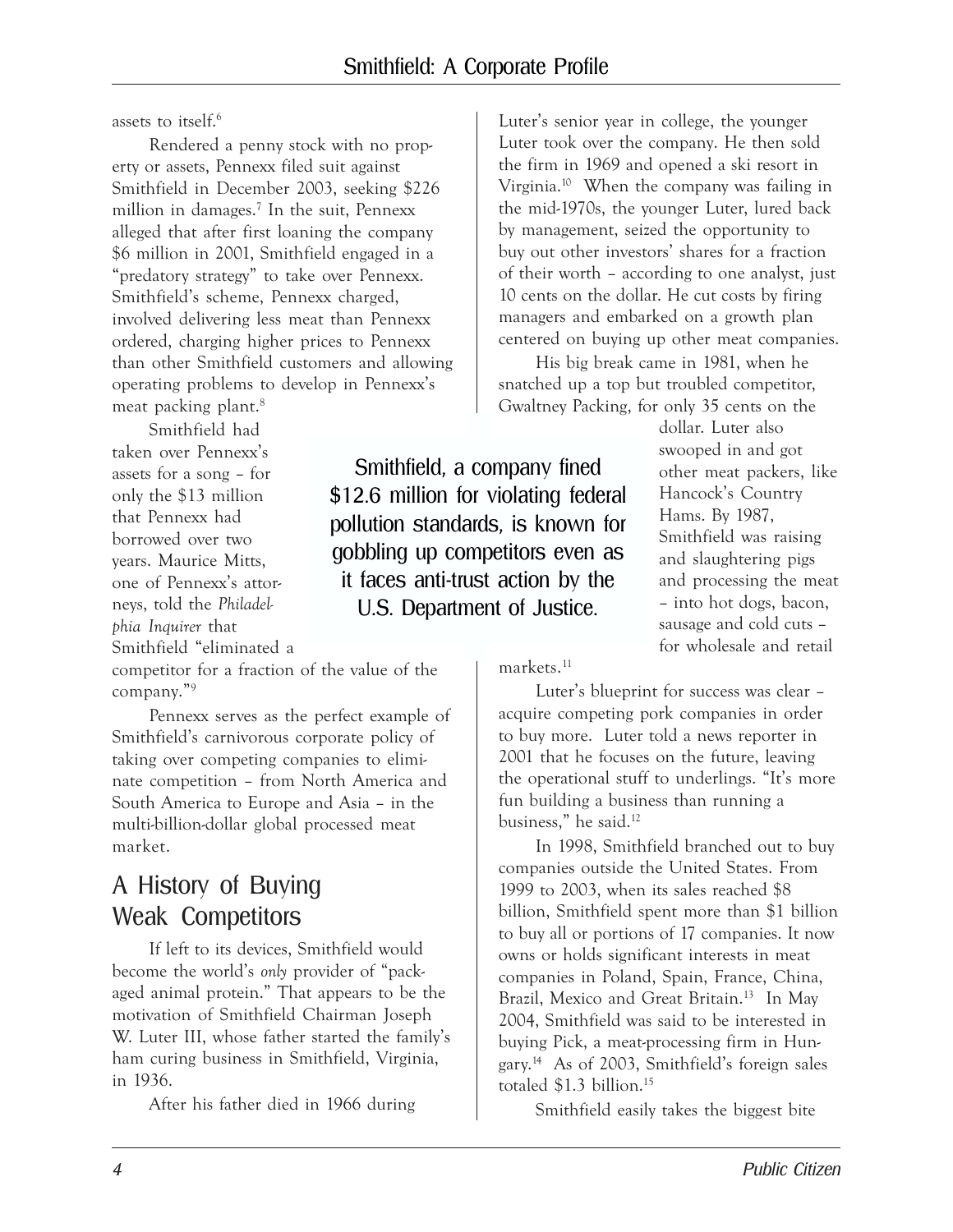out of the U.S. pork industry. The company grows and sells pieces of 27 million pigs each year, a 27 percent share of the whole American hog market. About 41 percent of the pigs Smithfield butchers are reared on enormous, company-controlled pig operations.

Its most profitable products are ham and bacon, which made up 51 percent of the companyís revenues in 2003, and serve as the focus of the company's growth strategy along with buying beleaguered meat companies.<sup>16</sup>

#### Polluting Facility Draws Record Clean Water Act Fine

ìFactory farmsî full of thousands of pigs generate tons of liquid and solid waste that not only produce an overwhelming stench but a major potential health hazard to humans and wildlife. On large industrial pig operations like those managed by Smithfield – known as confined animal feeding operations ( $CAFOs$ ) – thousands of pigs are crammed together and are typically unable to see sunlight, breath fresh air, or move naturally.

The rivers of swine feces and urine from these CAFOs are maneuvered into open-air ìlagoons.î These lagoons are often enormous, covering 6 to 7.5 acres, with as much as 20 to 45 millions gallons of wastewater.<sup>17</sup> In one such farm in North Carolina, about 2,500 pigs can annually produce 26 million gallons of liquid waste, plus a million gallons worth of sludge and 21 million gallons of slurry, per year. All told, hogs send 27 *billion* gallons of water waste into U.S. lagoons each year.<sup>18</sup>

The solid and liquid waste in these lakelike lagoons contain massive quantities of toxic bacteria that place adjacent cropland and groundwater at risk. The waste also releases malodorous hazardous gases that pollute the air.19

CAFOs, however, are legally permitted to allow this waste to seep down and endanger groundwater. These lagoons can be

ticking time bombs - if they overflow or burst, the result can be an environmental disaster if the waste flows into rivers, streams, lakes or wetlands. Swine waste contains pathogens 10 to 100 times more concentrated than in human waste.  $20$  Further, farm animals in the United States produce 130 times more waste than people.<sup>21</sup>

Pig manure and urine contain high levels of the pollutants phosphorus and nitrogen that contaminate drinking water and kill fish by removing oxygen from water. Hog manure also contains pathogens such as fecal coliform bacteria that lead to gastric illnesses in adults and even death in infants and emits hydrogen sulfide, a toxic gas that in one documented case caused dizziness, nausea, vomiting and other health problems to people living near a hog farm in Renville County, Minnesota.

Another way that CAFO waste pollutes is through the "sprayfield" system, which is supposedly meant to fertilize crops. The untreated liquid manure is drawn from the lagoon and sprayed over cropland and pastures using large sprinklers. But often too much of the waste is sprayed, resulting in crop damage and contaminated soil and groundwater. $^{22}$ 

Meanwhile, the pork companies attempt to evade responsibility for the pollution their lagoons cause. They often sign contracts with contractors who own the land and run the facility, whereby the company owns the hogs, and the contractor owns the waste product to be sold as fertilizer, thus permitting the producers to point the finger at the contractors if any pollution results from lagoon leakage or overspraying.<sup>23</sup>

As the world's leading hog producer, through shoddy management and carelessness about the potential dangers of its waste, Smithfield has been a leading polluter. One of its hog farms in North Carolina has polluted the Cape Fear River 40 times.<sup>24</sup>

In another case, in 1995, a lagoon run by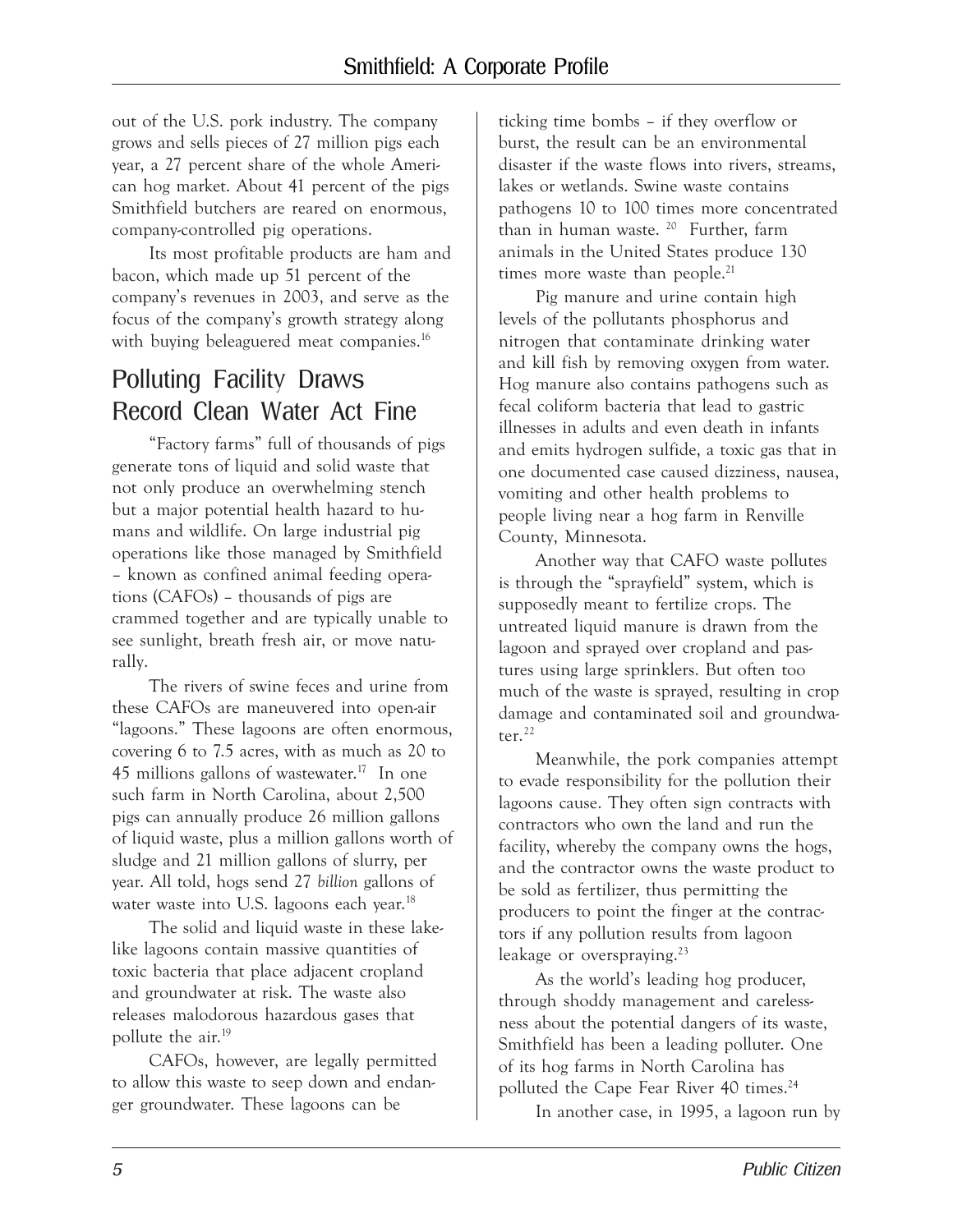a Smithfield subsidiary in North Carolina poured two million gallons of waste into a tributary of the Cape Fear River. In 1996, a million gallons of hog waste from a Smithfield plant spilled into the Trent River in North Carolina.25

But Smithfield really distinguished itself at its slaughterhouse in Smithfield, Virginia, in 1997. That year, Smithfield and its Gwaltney subsidiary - charged by regulators with sending waste into the Pagan River were slapped with the largest U.S. civil penalty ever levied for violating the Clean Water Act, a fine of \$12.6 million.26

Overall, the U.S. government found that Smithfield's failure to install decent pollution control equipment and treat its waste resulted in 5,000 violations of the company's permitted limits for phosphorous, fecal coliform and other pollutants *over more than five years*. Smithfield for years allowed its dangerous pollution to flow into Virginia's Pagan River, James River and the Chesapeake Bay.

The federal judge in the case ruled that Smithfield's "violations of the effluent limits were extremely serious." The Environmental Protection Agency had "found serious chronic violations of discharge limits for several pollutants, including phosphorous, ammonia, cyanide, oil, grease, and fecal coliform...Sampling of the Pagan River revealed excess fecal coliform levels, an indicator of the presence of intestinal wastes from warm-blooded animals...that is often associated with bacteria known to cause serious illness in humans."<sup>27</sup>

But that's not all - Smithfield also engaged in a cover-up to avoid detection in Virginia. The federal government determined that Smithfield "had falsified documents and destroyed water quality records."<sup>28</sup> Meanwhile, officials in Virginia ordered Smithfield to pay a separate fine of \$3.8 million for 22,000 pollution law violations.29

After its Virginia debacle, Smithfield found itself the target of protests from angry

environmentalists, farmers, and citizens over the ecological hazards posed by the companyís lakes of pig waste. Concerns over how pig waste can ruin the environment have all but halted Smithfield's ability to acquire new hog farms in the United States.30

Objections to its waste-filled factory farms forced the company to turn more toward consumer marketing. Now, 52 percent of its sales come from supermarket chains, led by Wal-Mart, and others such as Food Lion and Kroger. After that, 24 percent of its sales go to restaurant giants McDonald's, Wendy's and Applebee's

. With U.S. anti-trust officials breathing down its neck over expanding its control of the pork market in stores, Smithfield has expanded by buying companies that control 6 percent of the American beef market and other firms with 11 percent of the turkey market.<sup>31</sup>

Meanwhile, Smithfield, in its foray into the foreign pork market, has been exporting its pollution problems. In 2003, in Byszkowo, Poland, a frozen lagoon full of pig waste from a Smithfield subsidiary melted and made its way into the local water supply. The water took on a brown color, one child developed an eye infection and rashes while swimming in contaminated lake water, and villagers endured the terrible stench that pervaded the air.

Smithfield's response, from company vice president Dennis Treacy, was condescending: "We are obeying Polish law and safe farming practices. $\degree$  32

#### Federal Regulators Canít Stomach Smithfield's Antics

In March 2003, a paralegal named Michael J. Forquer was sent by the U.S. Department of Justice to five supermarkets in Washington, D.C., to shop for pork products. What he found on the shelves served as evidence in the DOJ's anti-trust case against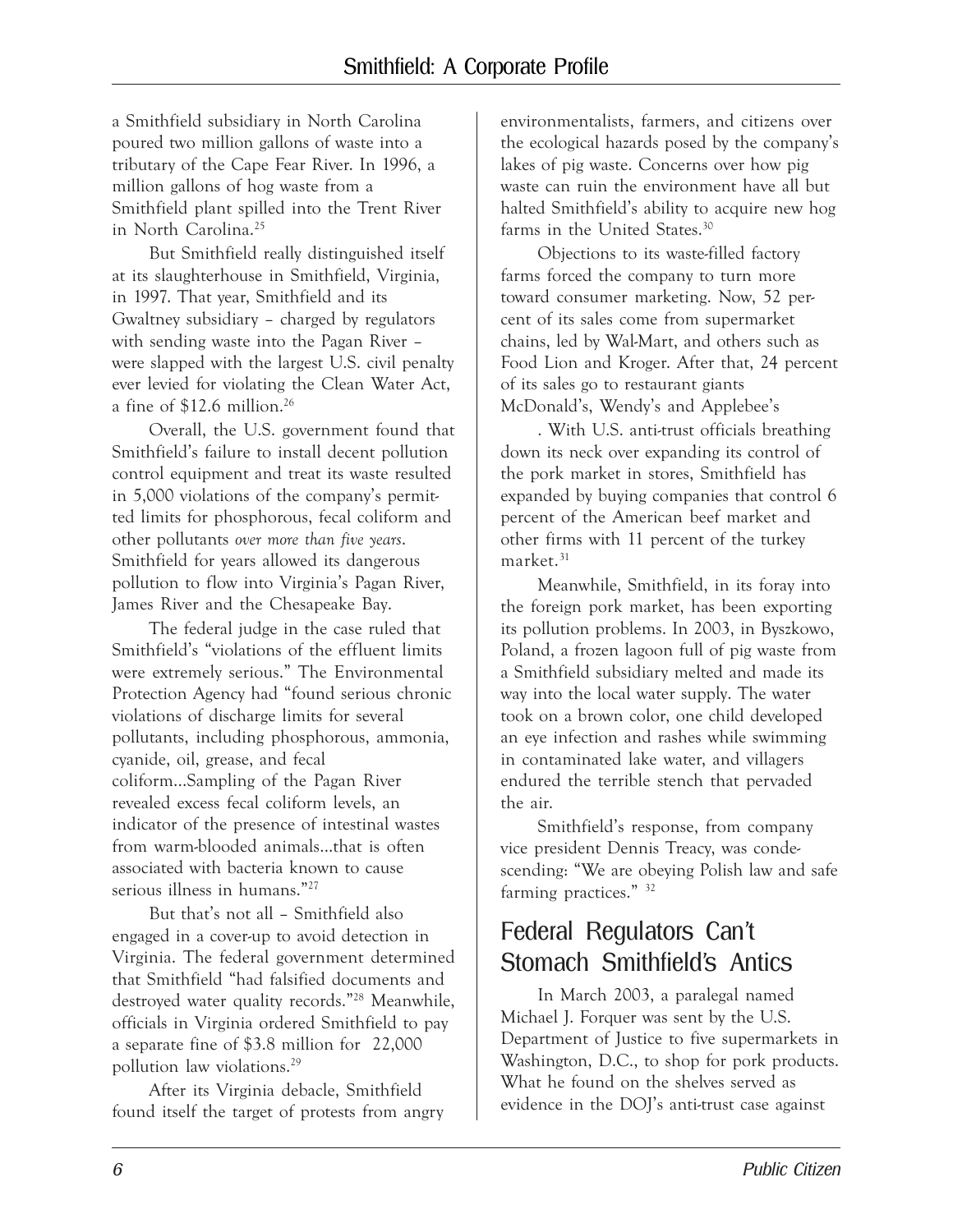Smithfield, filed in February 2003. The companyís more than dominant position in the pork market was clear as day – one Safeway store in northwest Washington stocked 47 different brands of meats produced by Smithfield; a Giant market in the same area stocked 41 Smithfield-owned brands. 33

The government's case charges Smithfield with two counts of violating the Hart-Scott-Rodino anti-trust law in relation to the companyís scheme in 1998 to buy a minority position in IBP, Inc.  $-$  then the second largest U.S. processor of pork after Smithfield – with the intent not to just invest in IBP but to buy the company entirely. The DOJ charged that Smithfield violated the anti-trust law in 1998 and from 1999-2001 by failing to report its "pre-merger" investments in IBP as required by law, and asked the court to fine the company \$5.47 million.<sup>34</sup>

In November 2000, Smithfield, trying to prevent an investment group from acquiring IBP, made a counter offer of \$4.1 billion for IBP. The attempt drew immediate criticism from farm groups and was well as both Republicans and Democrats in Congress. The National Farmers Union called on the DOJ to reject the merger because it would encourage concentration in the pork market.

The National Farmers Organization also opposed it, saying that it would close down independent hog producers. The American Farm Bureau Federation called for a "thorough investigation" by federal officials on how it might impact U.S. pork farmers.<sup>35</sup>

Sen. Charles Grassley (R-IA) sent letters to Attorney General Janet Reno and Federal Trade Commission Chairman Robert Pitofsky calling for "vigorous scrutiny" of the proposed merger. Grassley said that since Smithfield controlled 18.4 percent of the nation's pork slaughter capacity and IBP controlled 17.7 percent, combining the two ìwould reduce the already limited number of buyers for the commodities of small, independent producers. [The government] has a responsibility to understand the ramifications of any further concentration in agriculture to ensure competition for the independent producers who get caught in the middle.<sup>"36</sup>

In the merger, Smithfield lost out in its bid for IBP to Tyson Foods, which paid \$3.2 billion (plus  $$1.5$  billion of IBP's debt) making Tyson the biggest meat producer and packer in the world.37

But the anti-trust case based on Smithfield's interest in IBP continues. Smithfield's lawyers lost several attempts to throw the case out on procedural grounds. From 2000 to 2002, Smithfield contributed \$650,000 in soft money to the Republican Party committees in Washington, D.C., including \$365,000 to the Republican National Committee and \$25,000 to the President's Dinner Committee.<sup>38</sup>

But clearly, Smithfield's pork juice in Washington only goes so far, and the DOJ thought it was time to rein in the company's quest for ownership of meat counters everywhere.

#### Threats, Intimidation, Labor Laws Violated

Less than half of Smithfield's 44,100 employees are covered by union labor contracts.39 But Smithfield has steadfastly resisted organizing efforts by unions, even resorting to threatening and intimidating employees to vote "no" in union elections. The National Labor Relations Board in 2001 ruled that Smithfield committed numerous unfair labor practices during a 1997 election held by the United Food & Commercial Workers at the firm's plant in Tar Heel, N.C.<sup>40</sup>

Yet more unfair practices, described as "repeated and pervasive," were attributed to Smithfield by another NLRB judge, over organizing activities at a plant in Wilson, N.C.41 And in 2002, a federal jury in Raleigh, N.C., awarded \$755,000 to a pair of union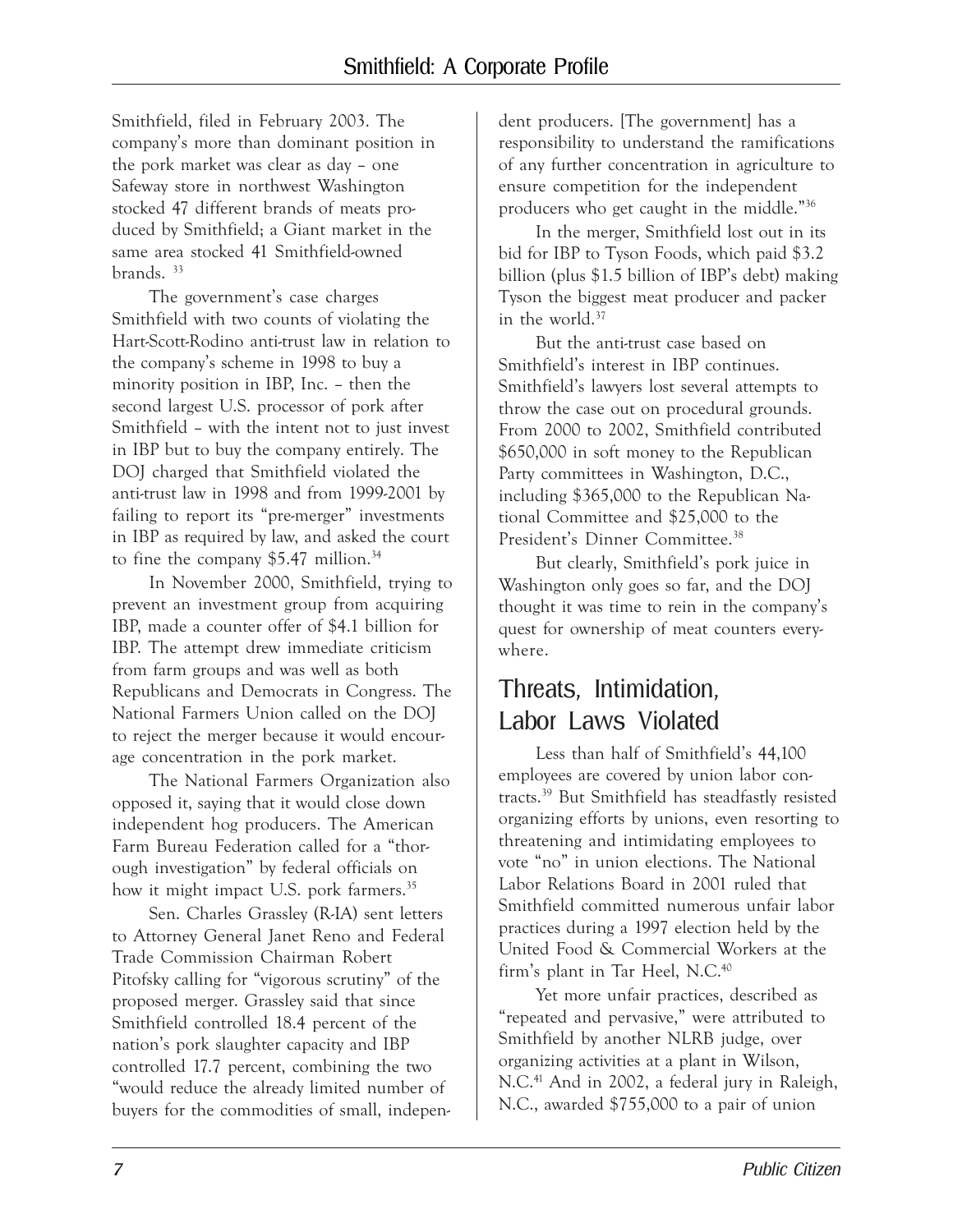organizers who claimed a Smithfield security guard – doubling as a deputy sheriff – used excessive force and falsely arrested them during the Tar Heel election, although an appeals court later reversed the judgment on the grounds that the company was not responsible for his actions while he was acting as the deputy sheriff.42

#### Broadening the Trough Abroad

With its name sullied by pollution back home, and many states enacting moratoriums on new CAFOs, Smithfield looked overseas. The company embarked on an aggressive hunt for foreign pork butchers and packers in 1998, which since has evolved into \$1.3 billion in annual sales. Smithfield bought Societe Bretonne de Salaisons, one of the largest private pork processors in France, in 1998, and a year later bought Animex, a leading meat processor in Poland.

It took over Schneider Corp., of Ontario, Canada, in November 1998. The next year the Mexican pork-packing firm, Agroindustrial del Noroeste, agreed to sell 50 percent and become a partner. Two other Canadian companies fell under its spell in 2001. Smithfield entered a joint venture with a Chinese firm in 2002.43

Smithfield's holdings in Poland are particularly extensive. Its Animex operator, which took in \$338 million in 2003, sells nine brands of meats to Poles, operates six subsidiary companies and seven processing plants, and has a payroll of 5,300 people.44 In addition, one of Smithfield's main American subsidiaries, John Morrell & Co., with 11 brands of meats, exports its wares for sale in Poland.45

In Canada in 2003, Schneider had sales of \$770 million.<sup>46</sup> Smithfield's SBS company in France (2003 sales: \$208 million) churns out four brands of wrapped meats from three production plants employing 1,250 people.<sup>47</sup> In 2004, Smithfield bought a 15 percent stake in Spain-based meat packer

Campofrio,<sup>48</sup> and acquired 100 percent of the British meat firms Norwich Food and Ridpath Pek.49

In Europe, Smithfield's expansion strategy is wedded to the expanding European Union, which brought in 10 new countries in May 2004, including Poland. Poland's vast agricultural land may serve as the food bowl of the EU, and Smithfield doesn't want to miss out on that opportunity.

The company began sniffing around Poland back in 1999 when it bought its ownership stake in Animex. Two years later, two businessmen from Poland, representing a company called Prima Foods, started buying out hog farms in northwestern Poland and signing deals with small-scale farmers.

Soon, Polish authorities would learn that Smithfield was using Prima as a kind of front company, providing the funds for buying the farms. This cozy relationship permitted Prima to grab the land without violating a Polish law that restricted foreign companies from buying more farmland. 50

Marek Kryda, spokesman for the Animal Welfare Institute in Poland that is trying to put a halt to Smithfield's growth there, told *The Washington Post* in February 2004: "Smithfield doesn't play by the rules. They basically are saying, 'Don't mess with us, because we're too big."<sup>51</sup>

With its huge investments in Animex and Prima, Smithfield unfortunately has had its way in Poland. After environmental activists complained about pollution from Smithfield's pig farms, political backers of Smithfield successfully changed Polish rules governing fertilizer by classifying liquid pig manure as an "agricultural product" instead of a waste product.

One independent pig farmer in Czaplinek, Poland, complained that the \$8 billion U.S. company was trying to drive him out of business by increasing its production of pigs when the local market already had more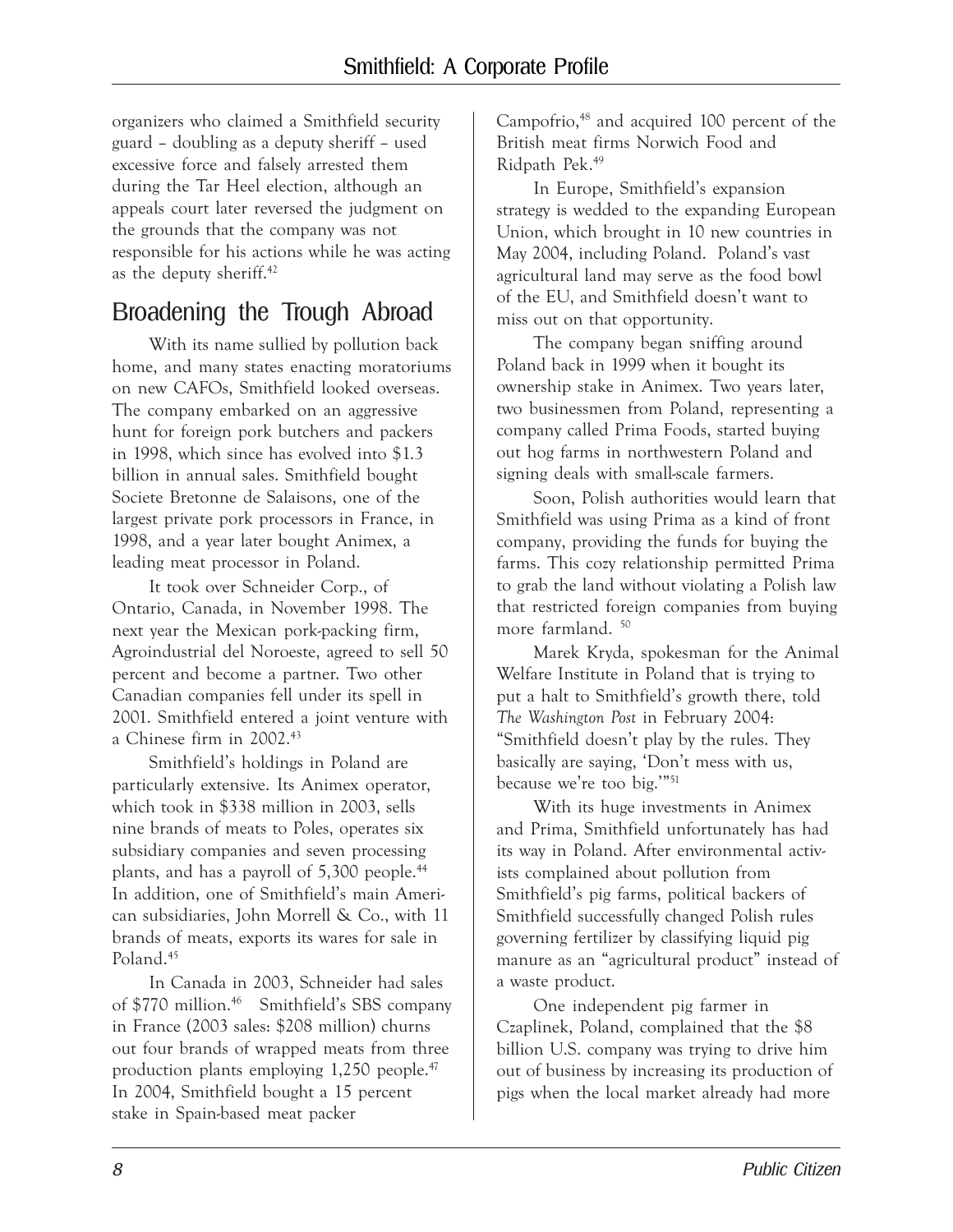hogs than it could bear, causing pork prices to decline. "If this continues, we won't be here in five years," the farmer told *The Washington Post*. 52

In France, Smithfield, through its company SBS, bought out French cold meat producer Jean Caby in May 2004, which a news report said "is expected to create the biggest group in the (cold meat) sector in France," producing  $95,000$  tons a year.<sup>53</sup>

In Brazil, Smithfield made a commitment in 2001 to invest \$100 million in pig production in the state of Mato Grosso, after the state's government provided tax incentives.54 As of 2004, Smithfield was operating a new farm with 15,000 hogs 150 miles west of Cuiaba in Mato Grosso.<sup>55</sup>

Smithfield also is a growing player in the pork business in Central and South America. Smithfield shelled out \$24 million for its share in Agroindustrial del Noroeste in

Mexico, where the minimum wage for workers is \$1 an hour. Smithfield is now Mexico's third largest pork producer, with 18,000 hogs in Sonora and 14,500 in Vera Cruz as of 2001.56

In talking about Smithfield's venture in Mexico specifically, Luter himself summed up his company's craze for consuming as many meat companies as possible, indefinitely.

ìThis alliance with a well-established and well-run pork processor in Mexico is another step in Smithfield Foods' strategic plan to become a global pork processor by acquiring or forming alliances with companies whose products, facilities and cost structures give them significant marketing advantages."<sup>57</sup>

Flush with cash, Smithfield's march toward a United Nations of pork appears to go on unabated, anti-trust violations or no anti-trust violations on the home front.

#### Notes

<sup>1</sup> Chris Flores, "Company still wants to be biggest hog at the trough,î *Hampton Roads Daily Press*, May 15, 2004. <sup>2</sup> Michael Davis, "Justice Department Sues Meat Giant Smithfield Over Stock Purchase," The Virginian Pilot, March 1, 2003. <sup>3</sup> Michael Davis, "Smithfield says acquisitions need nurturing not gutting,î *The Virginian Pilot,* May 15, 2004.

<sup>4</sup> "Pennexx Foods, Inc. Reports 10.1% Increase in Revenue; Covenant Wavier Extended," Business Wire, November 1, 2002.

5 Ibid.

6 Pennexx Foods, Inc., 8K Filing, Securities and Exchange Commission, Item 2., "Acquisition or Disposition of Assets," June 12, 2003.

<sup>7</sup> "Update on Pennexx Foods, Inc, \$226,000,000 Fraud Claim against Smithfield Foods, Inc.; Pennexx Seeks Court Order to Begin Discovery," Business Wire, May 17, 2004.  $^8$  Harold Brubaker, "Pennexx Sues, Blames Rival for Closing,î *Philadelphia Inquirer*, December 4, 2003. 9 Ibid.

<sup>10</sup> Scott Kilman, "Restrictive Laws Damp Competition, Leave Acquisition as Best Path to Expansion," The Wall Street *Journal*, August, 31, 2001.

<sup>11</sup> *International Directory of Company Histories*, Vol. 43, St. James Press, 2002, p. 1-3, via Business & Company Resource Center database.

12 Kilman.

<sup>13</sup> Ibid; Flores; "Smithfield Foods Plans to Expand More in the Future," *USAgNet*, May 17,2004, Wisconsin AgConnection, http://www.wisconsinagconnection.com/ story-national.cfm?Id=531&yr=2004. <sup>14</sup> "Hungary/USA: Smithfield may invest in Hungary's Pick - Report," www.just-food.com, May 6, 2004. 15 Smithfield Foods, Inc., 10-K filing, Securities and Exchange Commission, July 23, 2003, p.3. <sup>16</sup> USAgNet. <sup>17</sup> Robbin Marks, "Cesspools of Shame: How Factory Farm Lagoons and Sprayfields Threaten Environment and Public Health," National Resources Defense Council and the Clean Water Network, July 2001, http://www.nrdc.org/ water/pollution/cesspools/cesspools.pdf, p. 3-4. 18 Ibid. <sup>19</sup> GRACE Factory Farm Project, "Is Your Meat Fit to Eat?" www.factoryfarm.org/whatis/1.php, 2003, p. 3. <sup>20</sup> "America's Animal Factories: How States Fail to Prevent Pollution from Livestock Waste," Natural Resources Defense Council, 1998, www.nrdc.org/water/pollution/ factor/aafinx.asp. 21 Marks, p. 3. 22 Marks, p. 4. 23 Marks, p. 7. 24 Ibid. 25 Marks, p.8. <sup>26</sup> "Smithfield Foods Fined \$12.6 Million, Largest Clean Water Act Fine Ever," U.S. Department of Justice, news

release, August 8, 1997.

27 Ibid.